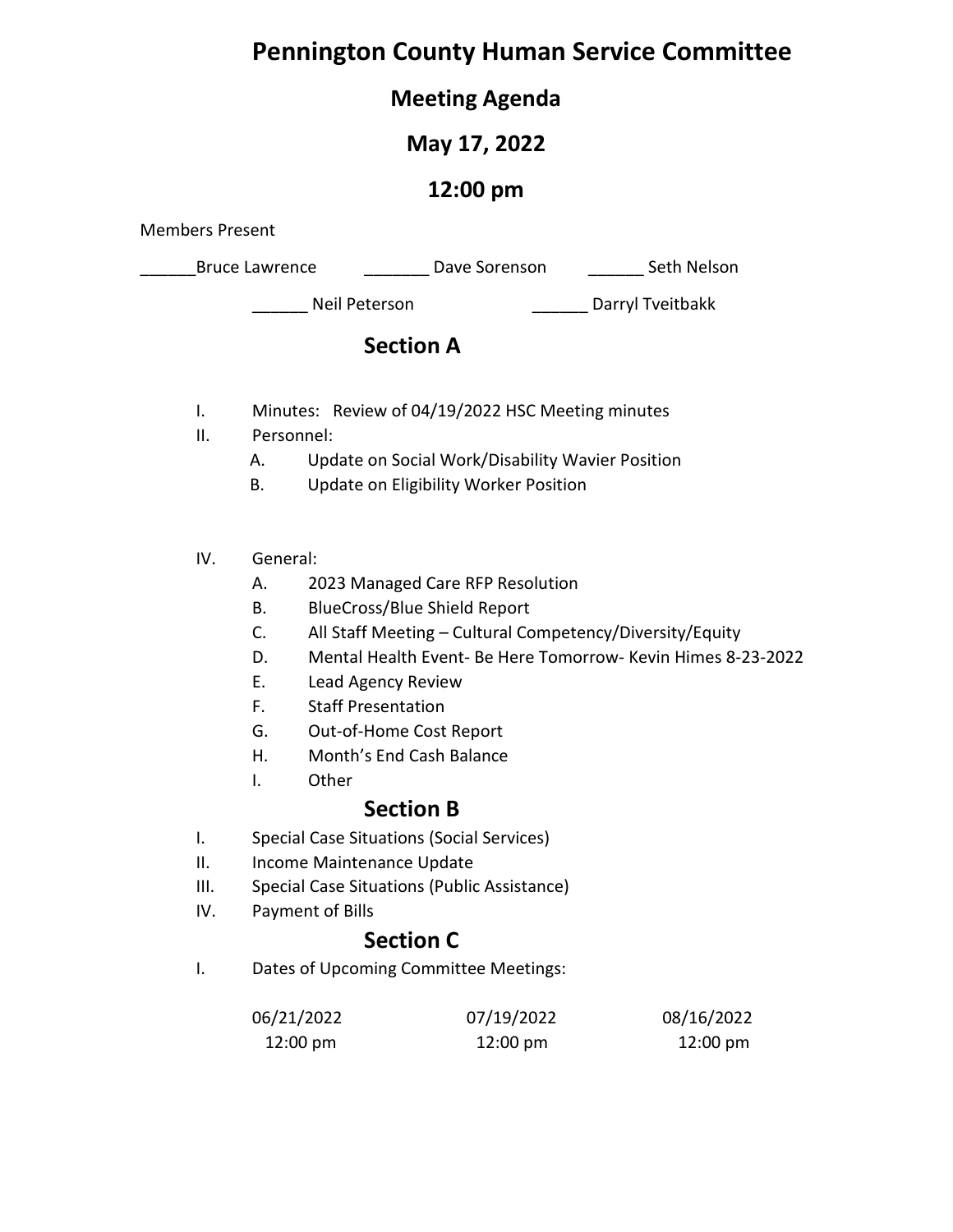A regular meeting of the Pennington County Human Service Committee was held at 12:00 pm, April 19, 2022, at Pennington County Human Services.

COMMITTEE MEMBERS PRESENT:

Bruce Lawrence Darryl Tveitbakk Neil Peterson Seth Nelson

### STAFF MEMBERS PRESENT:

Julie Sjostrand, Director Stacy Anderson Maureen Monson Tammy Johnson Elizabeth Gerhart

### **SECTION A**

### I. MINUTES:

The March 15, 2022, Human Service Committee Meeting Minutes were electronically posted for review. Noting no corrections or changes, a recommendation was made to forward the Minutes to the Consent Agenda.

### II. PERSONNEL:

- A. The Director presented an update on the Social Work/Disability Wavier position.
- B. Jessica Olson, Social Worker is scheduled to complete probation on May 13, 2022. Jessica is meeting position expectations and is successfully fulfilling job responsibilities. The Director recommends Ms. Olson be granted permanent status upon completion of the probation period. Upon conclusion of this presentation a recommendation was made to forward this item to the Consent Agenda.
- C. Janelle Sparby, Eligibility Worker submitted her notice of retirement effective December 30, 2022. Recommendation was made to forward this item to the Consent Agenda.
- D. The Director presented a request to post, interview and hire for the Eligibility worker position being vacated because of Janelle Sparby's announced retirement. Recommendation was made to forward this item to the Consent Agenda.

### III. GENERAL:

- A. The Director presented an ESSA (Every Student Succeeds Act) Agreement between Thief River Falls Public School ISD # 564 and Pennington County Human Services. Upon conclusion of the presentation, recommendation was made to forward this item to the Consent Agenda.
- B. Maureen Monson, Adult Social Services Supervisor presented information on the 2023 Managed Care RFP Evaluation Process.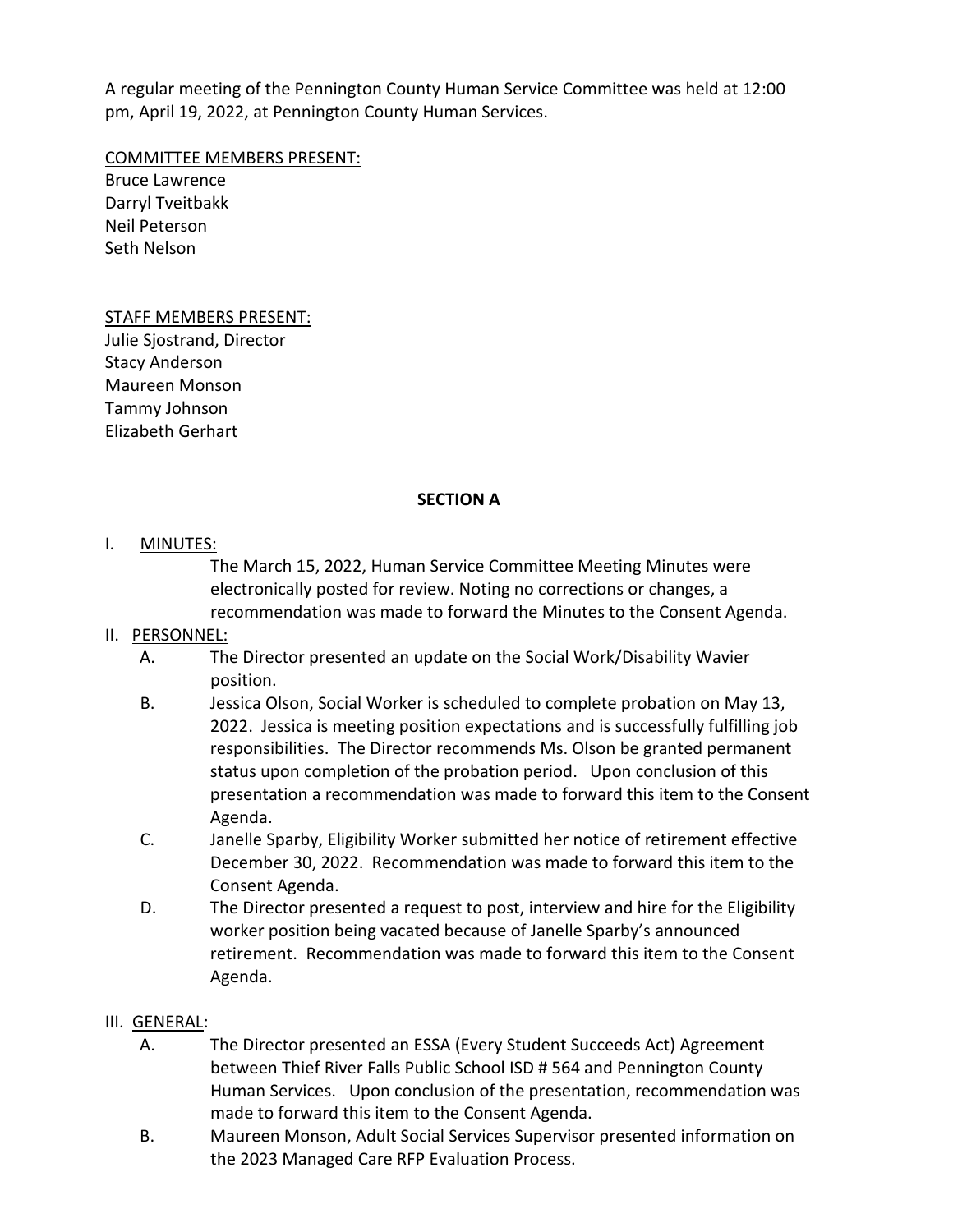- C. Agency Social Workers, Tori Felzien and Josh Hanson presented to the committee information on their roles and responsibilities that they fulfill in serving the clients in Pennington County
- D. Tammy Johnson, Financial Assistant Supervisor presented Pennington County Performance Report of Cash Assistance and SNAP Timeliness Measures from January 1. 2021 thru December 31, 2021.
- E. The Out-of-Home Cost Report through March 2022 was presented for Review.
- F. Month's end cash balance for March 2022 stands at \$3,329,525.51.

## **SECTION B**

- I. No Social Service cases were presented for special case review.
- II. Tammy Johnson, Financial Assistant Supervisor presented the Emergency Assistance/Emergency General Assistance February 2022 report of activity. She reported the Income Maintenance open case count stands at 2,025.
- III. No Income Maintenance cases were presented for special case consideration.
- IV. A listing of bills presented for payment was reviewed. A recommendation for payment of the bills was forwarded to the Consent Agenda.

# **SECTION C**

Be it resolved that the foregoing record is a true and accurate recording of the official actions and recommendations of the Human Service Committee for Pennington County and, as such, constitutes the official minutes thereof.

Chair: \_\_\_\_\_\_\_\_\_\_\_\_\_\_\_\_\_\_\_\_\_\_\_\_\_\_

Attest: \_\_\_\_\_\_\_\_\_\_\_\_\_\_\_\_\_\_\_\_\_\_\_\_\_\_

NEXT COMMITTEE MEETING: May 17, 2022, at 12:00 p.m.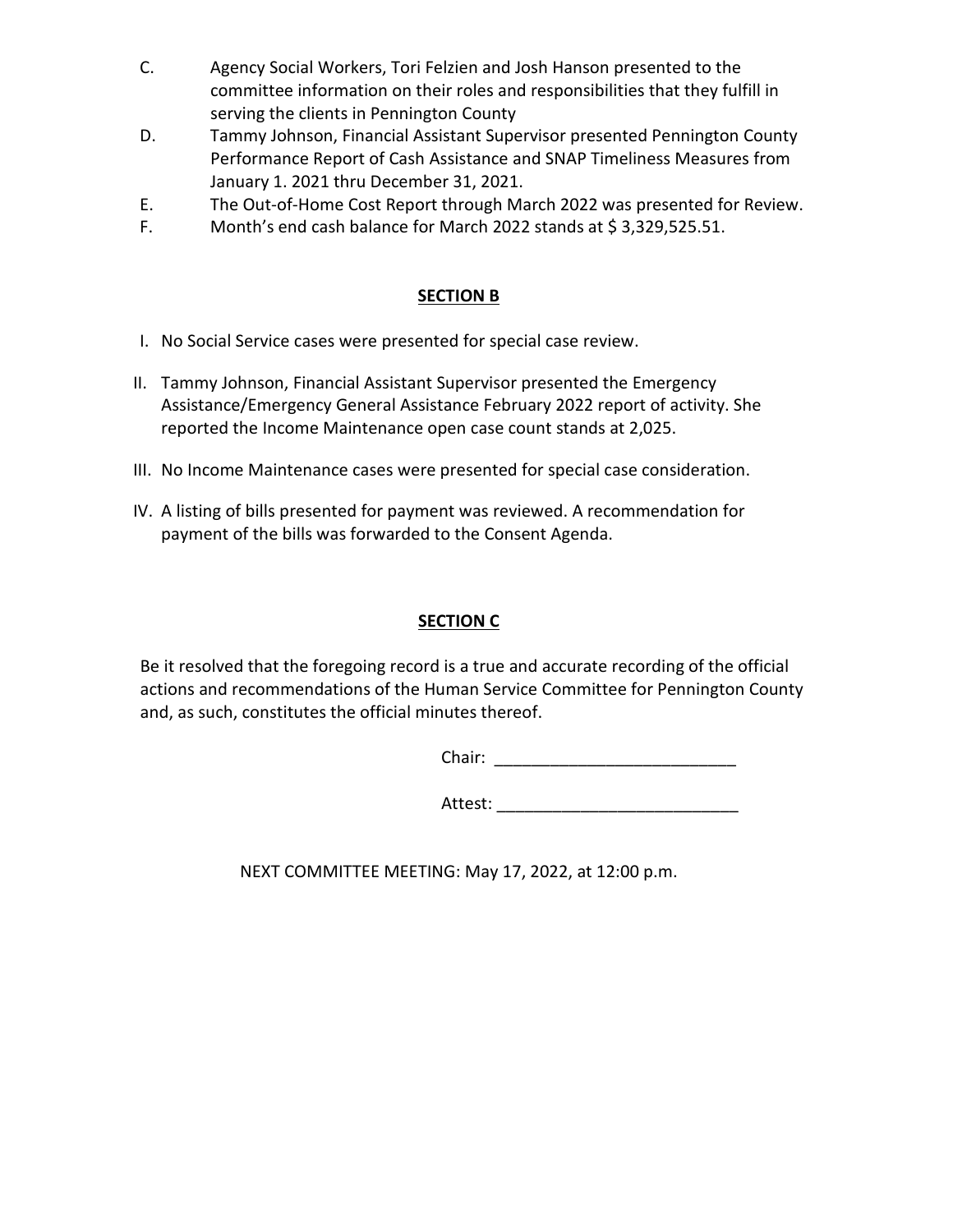### **Pennington County Human Services Out Of Home Placement Costs** SS ss **Year Ending December 31, 2022 & 2021**

|                       | <b>Jan-22</b> | Feb-22           | <b>Mar-22</b> | Apr-22     | <b>May-22</b>                      | <b>Jun-22</b> | <b>Jul-22</b>            | Aug-22                   | <b>Sep-22</b> | <b>Oct-22</b>    | <b>Nov-22</b>            | <b>Dec-22</b>            | <b>YTD</b>               | <b>YTD 2021</b> | Change    |
|-----------------------|---------------|------------------|---------------|------------|------------------------------------|---------------|--------------------------|--------------------------|---------------|------------------|--------------------------|--------------------------|--------------------------|-----------------|-----------|
| Expense               |               |                  |               |            |                                    |               |                          |                          |               |                  |                          |                          |                          |                 |           |
| Foster Care           | 13,569.61     | 13,572.11        | 23,485.54     | 12,341.42  | $\overline{\phantom{a}}$           | $\sim$        |                          | $\overline{\phantom{a}}$ | $\sim$        |                  |                          |                          | 62,968.68                | 39,907.36       | 57.8%     |
| Rule 4                | $\sim$        | $\sim$           | 10,719.42     | 2,449.44   | $\sim$                             | $\sim$        | $\sim$                   | $\sim$                   | $\sim$        | $\sim$           | $\sim$ $-$               |                          | 13.168.86                | $\sim$          |           |
| Rule 8                | $\sim$        | $\sim$           | $\sim$        | $\sim$     | $\sim$                             | $\sim$        | $\sim$                   | $\sim$                   | $\sim$        | $\sim$           | $\sim$                   | $\sim$                   |                          | $\sim$          |           |
| Rule 5                | $\sim$        | $\sim$           | $\sim$        | $\sim$     | $\overline{\phantom{a}}$           | $\sim$        | $\sim$                   | $\sim$                   | $\sim$        | $\sim$           | $\sim$                   | $\sim$                   | $\overline{\phantom{a}}$ | 1,062.04        | $-100.0%$ |
| Corrections           | 16,531.00     | 5,173.00         | 12,769.00     | 15,149.00  | $\sim$                             | $\sim$        | $\sim$                   | $\sim$                   | $\sim$        | $\sim$           | $\overline{\phantom{a}}$ | $\sim$                   | 49,622.00                | 85,489.98       | $-42.0%$  |
| Adoption Aid          | $\sim$        | $\sim$           | $\sim$        | $\sim$     | $\sim$                             | $\sim$        | $\sim$                   | $\sim$                   | $\sim$        | $\sim$           | $\sim$                   | $\overline{\phantom{a}}$ |                          | $\sim$          |           |
|                       |               |                  |               |            |                                    |               |                          |                          |               |                  |                          |                          |                          |                 |           |
| Totals                | 30.100.61     | 18.745.11        | 46.973.96     | 29.939.86  | $\sim$                             | $\sim$        | $\sim$                   | $\sim$                   | $\sim$        | $\sim$           | $\sim$                   | $\sim$                   | 125.759.54               | 126.459.38      | $-0.6%$   |
|                       |               |                  |               |            |                                    |               |                          |                          |               |                  |                          |                          |                          |                 |           |
| Revenue               |               |                  |               |            |                                    |               |                          |                          |               |                  |                          |                          |                          |                 |           |
| Reimburse             | $\sim$        | $\sim$           | $\sim$        |            | $\sim$                             | $\sim$        | $\sim$                   | $\sim$                   | $\sim$        |                  |                          | $\sim$                   |                          | $\sim$          |           |
| <b>MH Recovery</b>    | $\sim$        | $\sim$           | 19,374.40     | 4,471.02   | $\overline{\phantom{a}}$           | $\sim$        | $\sim$                   | $\sim$                   | $\sim$        | $\sim$           | $\sim$                   | $\sim$                   | 23,845.42                | 18,309.96       | 30.2%     |
| 4E Recovery           | $\sim$        | $\sim$           | $\sim$        | $\sim$     | $\overline{\phantom{a}}$           | $\sim$        | $\sim$                   | $\sim$                   | $\sim$        | $\sim$           | $\sim$                   | $\overline{\phantom{a}}$ |                          | 161.00          | $-100.0%$ |
| <b>NFC Settlement</b> | $\sim$        | 127.37           | 100.07        | $\sim$     | $\sim$                             | $\sim$        | $\sim$                   | $\sim$                   | $\sim$        | $\sim$           | $\sim$                   | $\sim$                   | 227.44                   | 2.303.00        | $-90.1%$  |
|                       |               |                  |               |            |                                    |               |                          |                          |               |                  |                          |                          |                          |                 |           |
| Totals                | $\sim$        | 127.37           | 19,474.47     | 4,471.02   | $\sim$                             | $\sim$        | $\overline{\phantom{a}}$ | $\sim$                   | $\sim$        | $\sim$           | $\overline{\phantom{a}}$ | $\sim$                   | 24,072.86                | 20,773.96       | 15.9%     |
|                       |               |                  |               |            |                                    |               |                          |                          |               |                  |                          |                          |                          | $\sim$          |           |
| <b>Net Expense</b>    | 30,100.61     | 18,617.74        | 27,499.49     | 25,468.84  | $\sim$                             | $\sim$        | ٠                        | $\sim$                   | $\sim$        | $\sim$           | ٠                        | $\sim$                   | 101,686.68               | 105,685.42      | $-3.78%$  |
|                       |               |                  |               |            |                                    |               |                          |                          |               |                  |                          |                          |                          |                 |           |
| 2020 Totals           | 34,219.98     | 10,302.40        | 44.553.50     | 16,609.54  | 39,683.65                          | 5,826.50      | 13,780.89                | 64,202.74                | 45,053.18     | 16,563.13        | 22,770.95                | 26,938.13                |                          |                 |           |
|                       |               |                  |               |            |                                    |               |                          |                          |               |                  |                          |                          |                          |                 |           |
| <b>YTD Change</b>     | (4, 119.37)   | 4,195.97         | (12, 858.04)  | (3,998.74) | (43, 682.39)                       | (49,508.89)   | (63, 289.78)             | (127, 492.52)            | (172, 545.70) | (189, 108.83)    | (211, 879.78)            | (238, 817.91)            |                          |                 |           |
|                       |               |                  |               |            |                                    |               |                          |                          |               |                  |                          |                          |                          |                 |           |
| Expense               | $Jan-21$      | <b>Feb-21</b>    | <b>Mar-21</b> | Apr-21     | <b>May-21</b>                      | <b>Jun-21</b> | <b>Jul-21</b>            | Aug-21                   | <b>Sep-21</b> | <b>Oct-21</b>    | <b>Nov-21</b>            | <b>Dec-21</b>            | <b>YTD</b>               |                 |           |
| Foster Care           | 9,692.77      | 8,333.69         | 11,414.65     | 10,466.25  | 11,317.63                          | 11,421.21     | 19,884.21                | 22,525.23                | 13,538.77     | 17,626.96        | 14,585.60                | 12,936.99                | 163,743.96               |                 |           |
| Rule 4                | $\sim$        |                  | $\sim$        | $\sim$     |                                    | $\sim$        |                          |                          | $\sim$        |                  | $\sim$                   |                          |                          |                 |           |
| Rule 8                | $\sim$        | $\sim$<br>$\sim$ | $\sim$        | $\sim$     | $\overline{\phantom{a}}$<br>$\sim$ | $\sim$        | $\sim$<br>$\sim$         | $\sim$<br>$\sim$         | $\sim$        | $\sim$<br>$\sim$ | $\sim$                   | $\sim$                   | $\overline{\phantom{a}}$ |                 |           |
| Rule 5                | 1,062.04      | $\sim$           | $\sim$        |            | $\overline{\phantom{a}}$           | $\sim$        | $\sim$                   | $\overline{\phantom{a}}$ | $\sim$        |                  |                          |                          | 1,062.04                 |                 |           |
| Corrections           | 27,294.00     | 5,689.98         | 40,768.00     | 11,738.00  | 37,521.00                          | $\sim$        |                          | 65,128.51                | 31,514.41     | 23,591.88        | 13,449.00                | 14, 154.39               | 270,849.17               |                 |           |
| Adoption Aid          | $\sim$        | $\sim$           | $\sim$        | $\sim$     | $\sim$                             | $\sim$        | $\sim$<br>$\sim$         | $\sim$                   | $\sim$        | $\sim$           | $\sim$                   | $\sim$                   |                          |                 |           |
|                       |               |                  |               |            |                                    |               |                          |                          |               |                  |                          |                          |                          |                 |           |
| Totals                | 38.048.81     | 14,023.67        | 52,182.65     | 22.204.25  | 48,838.63                          | 11,421.21     | 19.884.21                | 87,653.74                | 45,053.18     | 41,218.84        | 28.034.60                | 27,091.38                | 435,655.17               |                 |           |
|                       |               |                  |               |            |                                    |               |                          |                          |               |                  |                          |                          |                          |                 |           |
| Revenue               |               |                  |               |            |                                    |               |                          |                          |               |                  |                          |                          |                          |                 |           |
| Reimburse             | $\sim$        | $\sim$           | $\sim$        | $\sim$     | $\sim$                             | $\sim$        | $\sim$                   | $\sim$                   | $\sim$        | 10.89            | $\sim$                   | 153.25                   | 164.14                   |                 |           |
| <b>MH Recovery</b>    | 1,525.83      | 3,560.27         | 7,629.15      | 5,594.71   | 9,154.98                           | 5,594.71      | 6,103.32                 | $\sim$                   | $\sim$        | 24,644.82        | 179.65                   | $\sim$                   | 63,987.44                |                 |           |
| 4E Recovery           |               | 161.00           | $\sim$        |            | $\overline{\phantom{a}}$           | $\sim$        |                          |                          | $\sim$        |                  | 5,084.00                 |                          | 5,245.00                 |                 |           |
| <b>NFC Settlement</b> | 2,303.00      | $\sim$           | $\sim$        | $\sim$     | $\sim$                             | $\sim$        | $\sim$                   | 23,451.00                | $\sim$        | $\sim$           | $\sim$                   | $\sim$                   | 25,754.00                |                 |           |
|                       |               |                  |               |            |                                    |               |                          |                          |               |                  |                          |                          |                          |                 |           |
| Totals                | 3,828.83      | 3,721.27         | 7,629.15      | 5,594.71   | 9,154.98                           | 5,594.71      | 6,103.32                 | 23,451.00                | $\sim$        | 24,655.71        | 5,263.65                 | 153.25                   | 95,150.58                |                 |           |
|                       |               |                  |               |            |                                    |               |                          |                          |               |                  |                          | $\sim$                   |                          |                 |           |
| <b>Net Expense</b>    | 34.219.98     | 10,302.40        | 44.553.50     | 16.609.54  | 39.683.65                          | 5,826.50      | 13.780.89                | 64,202.74                | 45,053.18     | 16.563.13        | 22,770.95                | 26.938.13                | 340.504.59               |                 |           |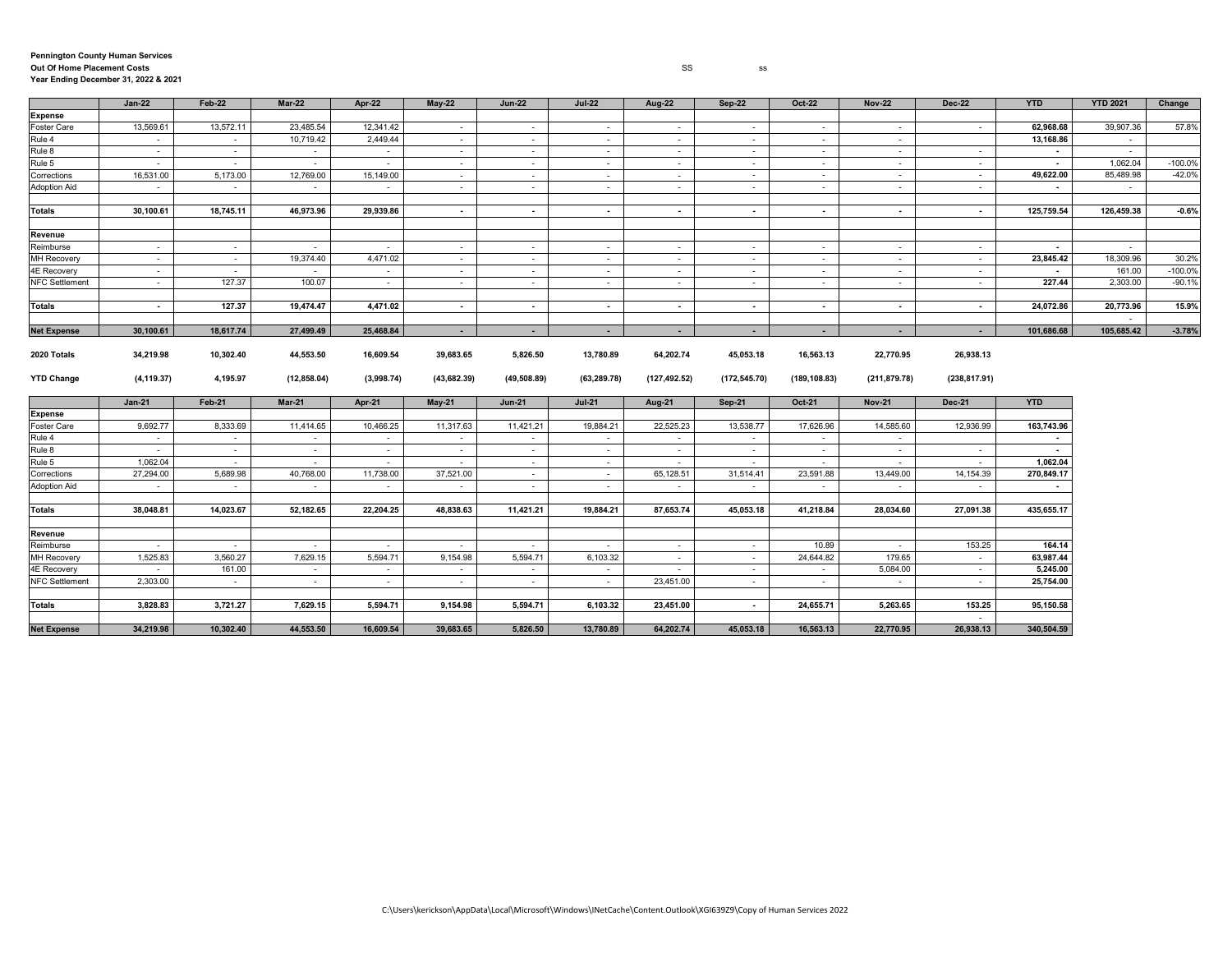## Pennington County Human Services Income Maintenance Unit 2022 Active Cases by Program

|                              | Jan          | Feb            | <b>Mar</b>     | Apr         | <b>May</b>   | Jun          | Jul         | <b>Aug</b>   | <b>Sep</b> | Oct          | <b>Nov</b>  | <b>Dec</b>              |
|------------------------------|--------------|----------------|----------------|-------------|--------------|--------------|-------------|--------------|------------|--------------|-------------|-------------------------|
| Cash                         |              |                |                |             |              |              |             |              |            |              |             |                         |
| <b>MFIP</b>                  | 39           | 41             | 40             | 39          |              |              |             |              |            |              |             |                         |
| <b>DWP</b>                   | $\pmb{0}$    | $\overline{0}$ | $\overline{0}$ | $\pmb{0}$   |              |              |             |              |            |              |             |                         |
| GA                           | 35           | 32             | 37             | 39          |              |              |             |              |            |              |             |                         |
| <b>GRH</b>                   | 51           | 51             | 52             | 54          |              |              |             |              |            |              |             |                         |
| <b>MSA</b>                   | 52           | 50             | 48             | 49          |              |              |             |              |            |              |             |                         |
| EA                           | $\pmb{0}$    | $\mathbf 0$    | $\overline{0}$ | $\pmb{0}$   |              |              |             |              |            |              |             |                         |
| <b>EGA</b>                   | $\mathbf{1}$ | $\overline{0}$ | $\overline{0}$ | $\mathbf 0$ |              |              |             |              |            |              |             |                         |
| <b>TOTAL</b>                 | 178          | 174            | 177            | 181         | $\mathbf{0}$ | $\pmb{0}$    | $\pmb{0}$   | $\mathbf{0}$ | 0          | $\mathbf{0}$ | $\pmb{0}$   | 0                       |
| Food                         |              |                |                |             |              |              |             |              |            |              |             |                         |
| <b>SNAP</b>                  | 545          | 541            | 543            | 539         |              |              |             |              |            |              |             |                         |
| <b>TOTAL</b>                 | 545          | 541            | 543            | 539         | $\mathbf{0}$ | $\mathbf 0$  | $\mathbf 0$ | $\mathbf{0}$ | 0          | 0            | $\pmb{0}$   | 0                       |
|                              |              |                |                |             |              |              |             |              |            |              |             |                         |
| <b>Health Care</b>           |              |                |                |             |              |              |             |              |            |              |             |                         |
| MA (MAXIS)                   | 527          | 532            | 531            | 535         |              |              |             |              |            |              |             |                         |
| <b>IMD</b>                   | 5            | 5              | 5              | 5           |              |              |             |              |            |              |             |                         |
| QMB                          | 244          | 246            | 247            | 247         |              |              |             |              |            |              |             |                         |
| <b>SLMB</b>                  | 57           | 59             | 58             | 60          |              |              |             |              |            |              |             |                         |
| $QI-1$                       | 18           | 19             | 18             | 17          |              |              |             |              |            |              |             |                         |
| MA (METS/MNsure)             | 1002         | 1017           | 1020           | 1026        |              |              |             |              |            |              |             |                         |
| MCRE (METS)                  | 56           | 64             | 66             | 67          |              |              |             |              |            |              |             |                         |
| <b>TOTAL</b>                 | 1,909        | 1,942          | 1,945          | 1,957       | 0            | $\mathbf{0}$ | $\mathbf 0$ | 0            | 0          | 0            | $\mathbf 0$ | 0                       |
|                              |              |                |                |             |              |              |             |              |            |              |             |                         |
| <b>Total Active Programs</b> |              |                |                |             |              |              |             |              |            |              |             |                         |
|                              | 2,632        | 2,657          | 2,665          | 2,677       | 0            | 0            | $\mathbf 0$ | 0            | 0          | 0            | 0           | 0                       |
| <b>Total Active Cases</b>    |              |                |                |             |              |              |             |              |            |              |             |                         |
|                              | 1,992        | 2,024          | 2,025          | 2,026       | 0            | 0            | $\mathbf 0$ | 0            | 0          | 0            | 0           | $\overline{\mathbf{0}}$ |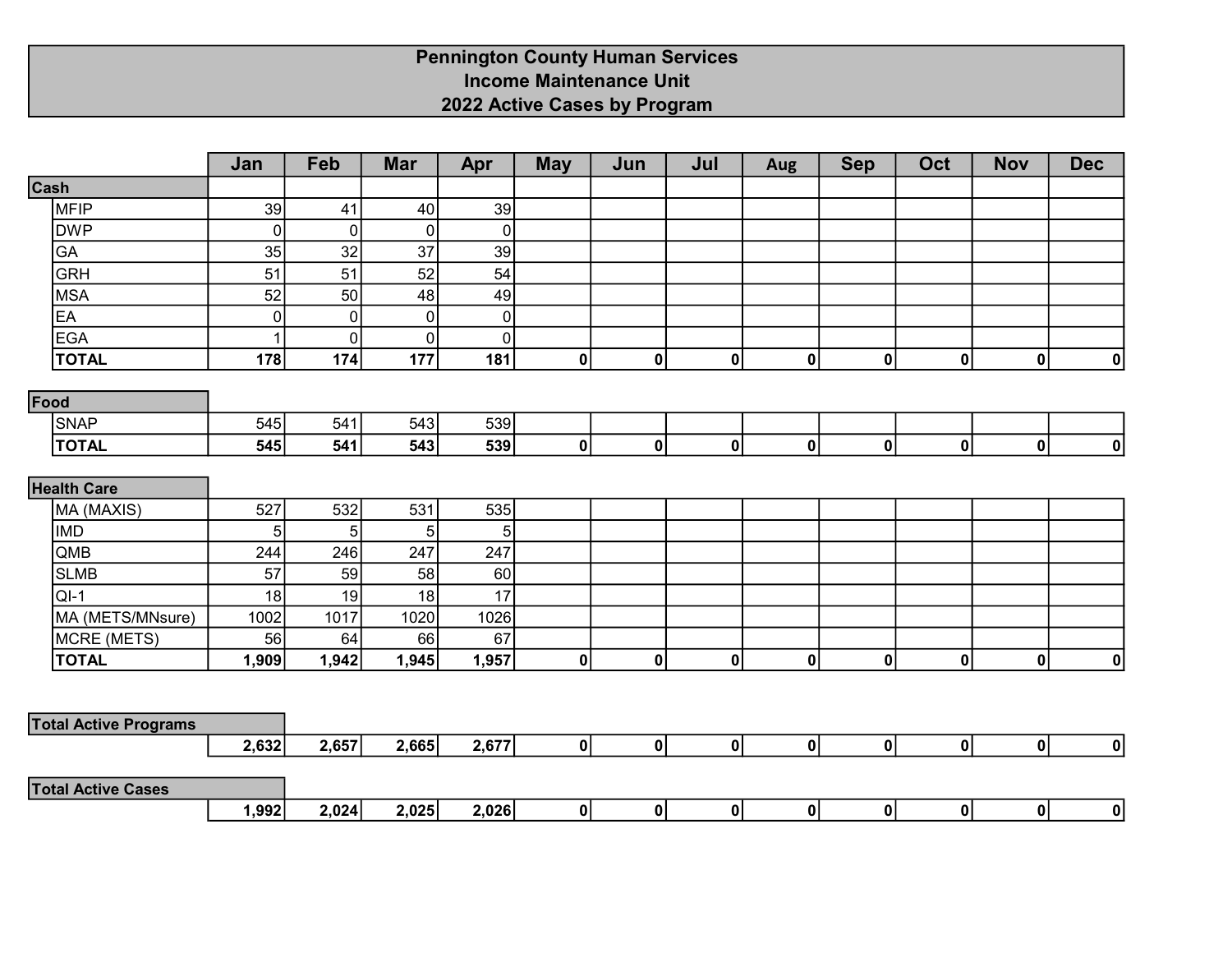# Pennington County Human Services Income Maintenance Unit Active Cases by Program Apr-22

| Cash |              | # Cases | ## in HH | # Adults        | # Children |                                        |
|------|--------------|---------|----------|-----------------|------------|----------------------------------------|
|      | <b>IMFIP</b> | 39      | 92       | 24 <sub>1</sub> |            | 68 Minnesota Family Investment Program |
|      | <b>DWP</b>   |         |          |                 |            | 0 Diversionary Work Program            |
|      | GA           | 39      | 38       | 38              |            | 0 General Assistance                   |
|      | <b>GRH</b>   | 54      | 54       | 54              |            | 0 Group Residential Housing            |
|      | <b>MSA</b>   | 49      | 49       | 49              |            | 0 Minnesota Supplement Aid             |
|      | ΈA           |         |          |                 |            | 0 Emergency Assistance                 |
|      | <b>EGA</b>   |         |          |                 |            | 0 Emergency General Assistance         |
|      | <b>TOTAL</b> | 181     | 233      | 165             | 68         |                                        |

### Food

| <b>SNAF</b>  | 539        | ^7^<br>ີ<br>ں ، ت | CА. | <b>REQIST</b> | Program<br>Nutrition<br>Assistance<br>pplemental<br>וור |
|--------------|------------|-------------------|-----|---------------|---------------------------------------------------------|
| <b>TOTAL</b> | E2Q<br>JJJ |                   |     |               |                                                         |

# Health Care

| MA (MAXIS)       | 535I   | 544 l           | 446I            |     | 98 Medical Assistance                                             |
|------------------|--------|-----------------|-----------------|-----|-------------------------------------------------------------------|
| <b>IMD</b>       |        |                 |                 |     | 0 Institute for Mental Disease                                    |
| <b>QMB</b>       | 247    | 248             | 246             |     | 2 Qualified Medicare Beneficiary (Medicare Savings Program)       |
| <b>SLMB</b>      | 60     | 64 l            | 64 <sup>1</sup> |     | 0 Service Limited Medicare Beneficiary (Medicare Savings Program) |
| $ Q -1$          |        | 20 <sub>1</sub> | <b>20</b>       |     | 0 QI-1 (Medicare Savings Program)                                 |
| MA (METS/MNsure) | 1.0261 |                 |                 |     | Medical Assistance (as of 4/5/2022).                              |
| MCRE (METS)      | 67     |                 |                 |     | MinnesotaCare (as of 4/5/2022).                                   |
| <b>TOTAL</b>     | 1,957  | 881             | 781             | 100 |                                                                   |

| <b>TOTAL ACTIVE PROGRAMS:</b> |       |
|-------------------------------|-------|
| <b>TOTAL ACTIVE CASES:</b>    | 2.026 |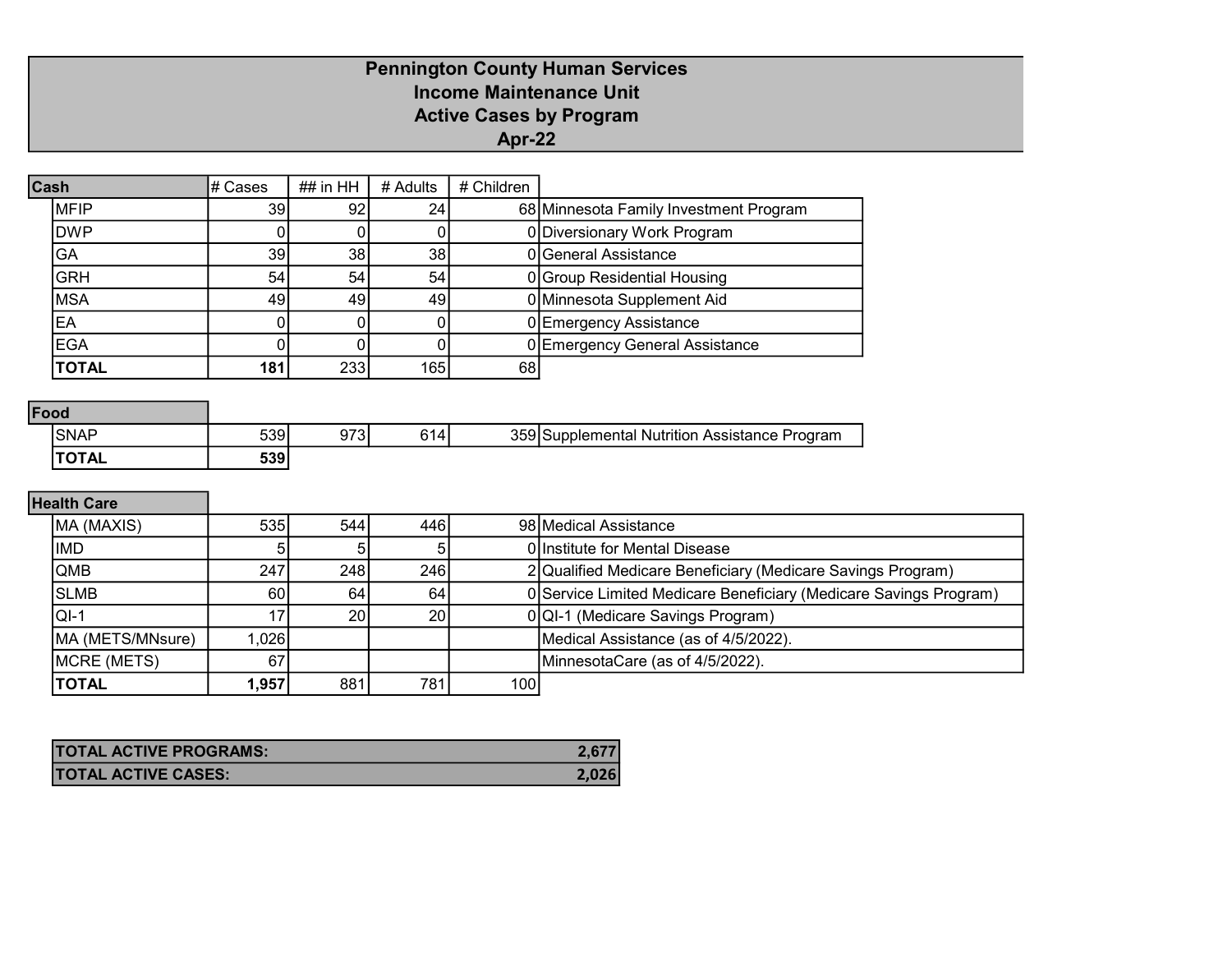# Cultural Competency -- Gina Drellack, Northwest Service Cooperative

### **Overview**

This 3-hour session is designed to broaden our understanding of and effective interaction with people of cultures, native languages, and socioeconomic backgrounds that may be different from our own. Specific attention will be given to:

- Racial, Cultural, and Socioeconomic Groups
- American Indian and Alaskan Native Students
- Religion
- Systemic Racism
- Gender Identity, Including Transgender
- Sexual Orientation
- Language Diversity
- Individuals with Disabilities and Mental Health Concerns

### **Discussions**

The strengths of any cultural competency learning lie heavily within individual self reflection and group discussion.

It is not necessary to share personal details in the discussion; however,

the personal work we do will deeply contribute to what thoughts and insights we do share in the discussion, as a whole.

A note about discussions -- we will set norms and values for all participants. This helps to set a positive, open-minded, and kind tone for the group, from the get-go. These include:

- Be present and remain engaged
- Share your story, your truth
- Practice being curious
- Lean into any discomfort
- Respect others' perspectives and experiences
- Promote non-disclosure
- Other? We can add our own norms and values as well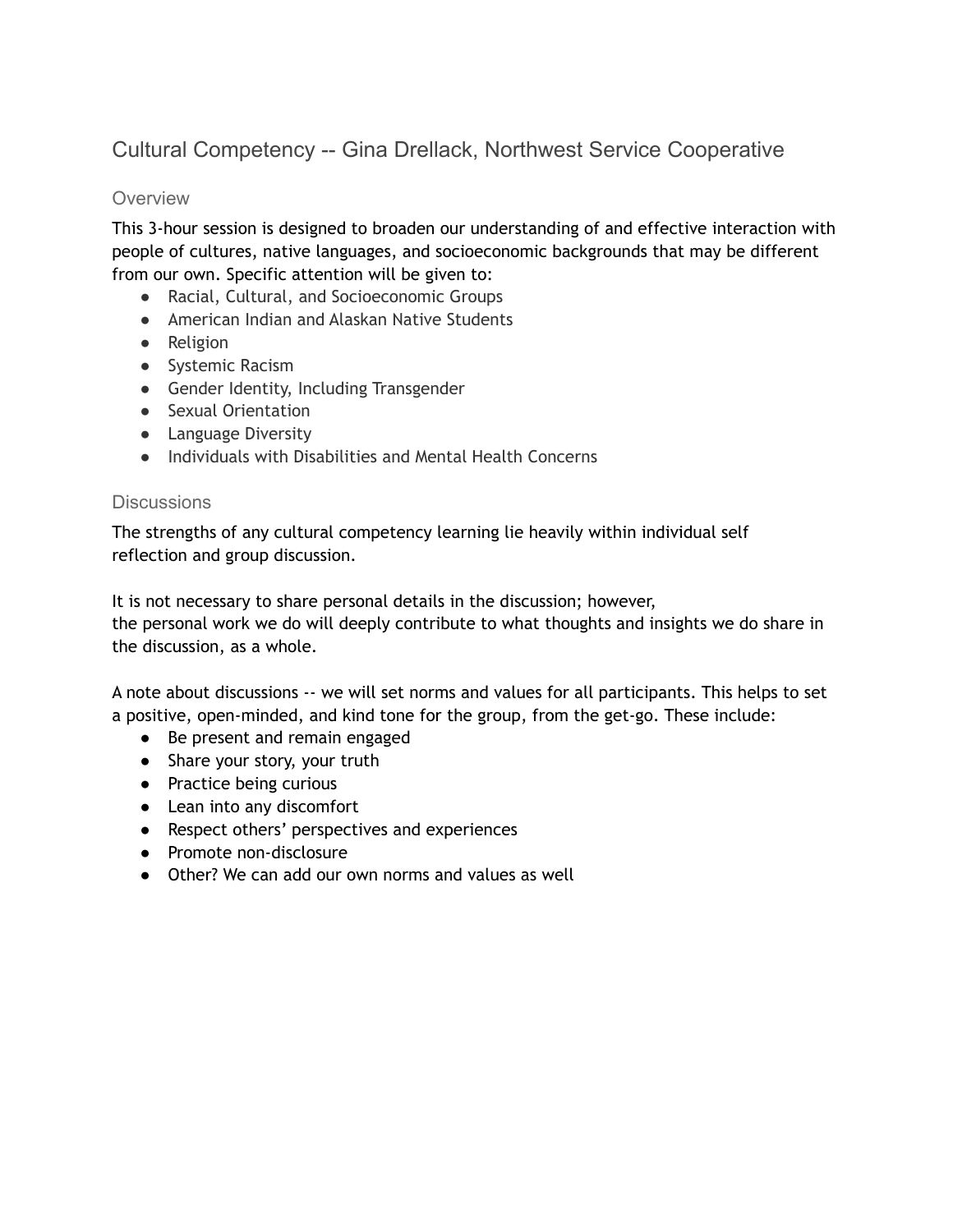### Session Outline:

Introduction

- Why & what of cultural competency
- Discussion norms
- Land acknowledgement

## **Culture**

Developing critical self-consciousness

Mental models and expectations

Frames of reference

Culturally responsive teaching and classroom community

Bias

Equity lens

Awareness of impact and microaggressions

Objectives:

- 1. Explore and understand how our own cultural identities and frames of reference affect our perception and treatment of others.
- 2. Understand the importance of culturally responsive interaction with our clients and colleagues
- 3. Engage in activities to grow a culturally responsive mindset
- 4. Identify ways to build culturally responsive communities at work (and personal life, by extension)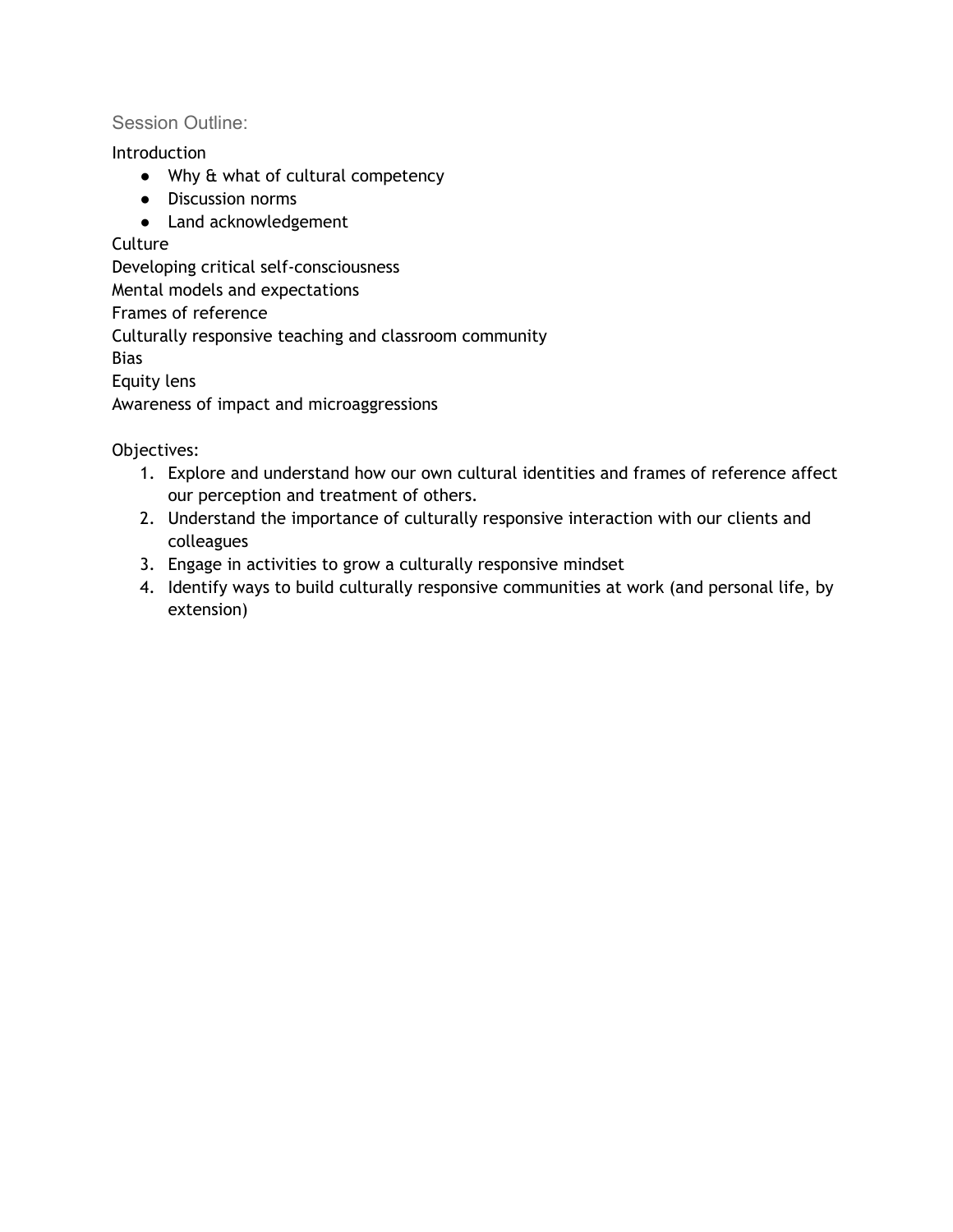# Pennington County Human Services Emergency Assistance/Emergency General Assistance Emergency Requests Related to Potential Evictions/Housing and Utilities April-22

| <b>Approvals</b>   |             |      |                |                   |                 |                      |               |               |
|--------------------|-------------|------|----------------|-------------------|-----------------|----------------------|---------------|---------------|
| <b>Eligibility</b> | <b>File</b> | Case | <b>Request</b> | <b>Employment</b> |                 | Number of Amount and | <b>Agency</b> | Date of       |
| Worker             | Date        |      |                | <b>Status</b>     | <b>Children</b> | <b>Purpose</b>       | <b>Action</b> | <b>Action</b> |
|                    |             |      |                |                   |                 |                      |               |               |
| <b>TOTAL</b>       |             |      |                |                   |                 | IEA                  | \$0.00        |               |
|                    |             |      |                |                   |                 | <b>EGA</b>           | \$0.00        |               |

| <b>Denials</b>     |             |         |                |                   |                 |                |                           |               |
|--------------------|-------------|---------|----------------|-------------------|-----------------|----------------|---------------------------|---------------|
| <b>Eligibility</b> | <b>File</b> | Case    | <b>Request</b> | <b>Employment</b> | Number of       | Amount and     | <b>Agency</b>             | Date of       |
| Worker             | <b>Date</b> |         |                | <b>Status</b>     | <b>Children</b> | <b>Purpose</b> | <b>Action</b>             | <b>Action</b> |
|                    |             |         |                |                   |                 |                | EGA denied - No           |               |
|                    |             |         |                |                   |                 |                | Emergency, client is      |               |
| x157540            | 4/6/2022    | 2254850 | <b>Unknown</b> | adult: unemployed | 0               | <b>Unknown</b> | incarcerated              | 4/12/2022     |
|                    |             |         | Past due       |                   |                 |                | EGA denied - Not cost     |               |
|                    |             |         | rent/utility   |                   |                 |                | effectived - no source of |               |
| x157540            | 4/19/2022   | 1214590 | disconnect     | adult: unemployed | 0               | Unknown        | income.                   | 4/19/2022     |
|                    |             |         | 1st mo         |                   |                 |                | EGA denied - Not cost     |               |
|                    |             |         | rent/damage    |                   |                 |                | effectived - no source of |               |
| x157540            | 4/21/2022   | 1314938 | deposit        | adult: unemployed | 0               | <b>Unknown</b> | income.                   | 4/21/2022     |
|                    |             |         |                |                   |                 |                | EGA denied - No           |               |
| x157540            | 4/22/2022   | 2507642 | Unknown        | adult: unemployed | 0               | Unknown        | Emergency.                | 4/28/2022     |
|                    |             |         |                |                   |                 |                |                           |               |